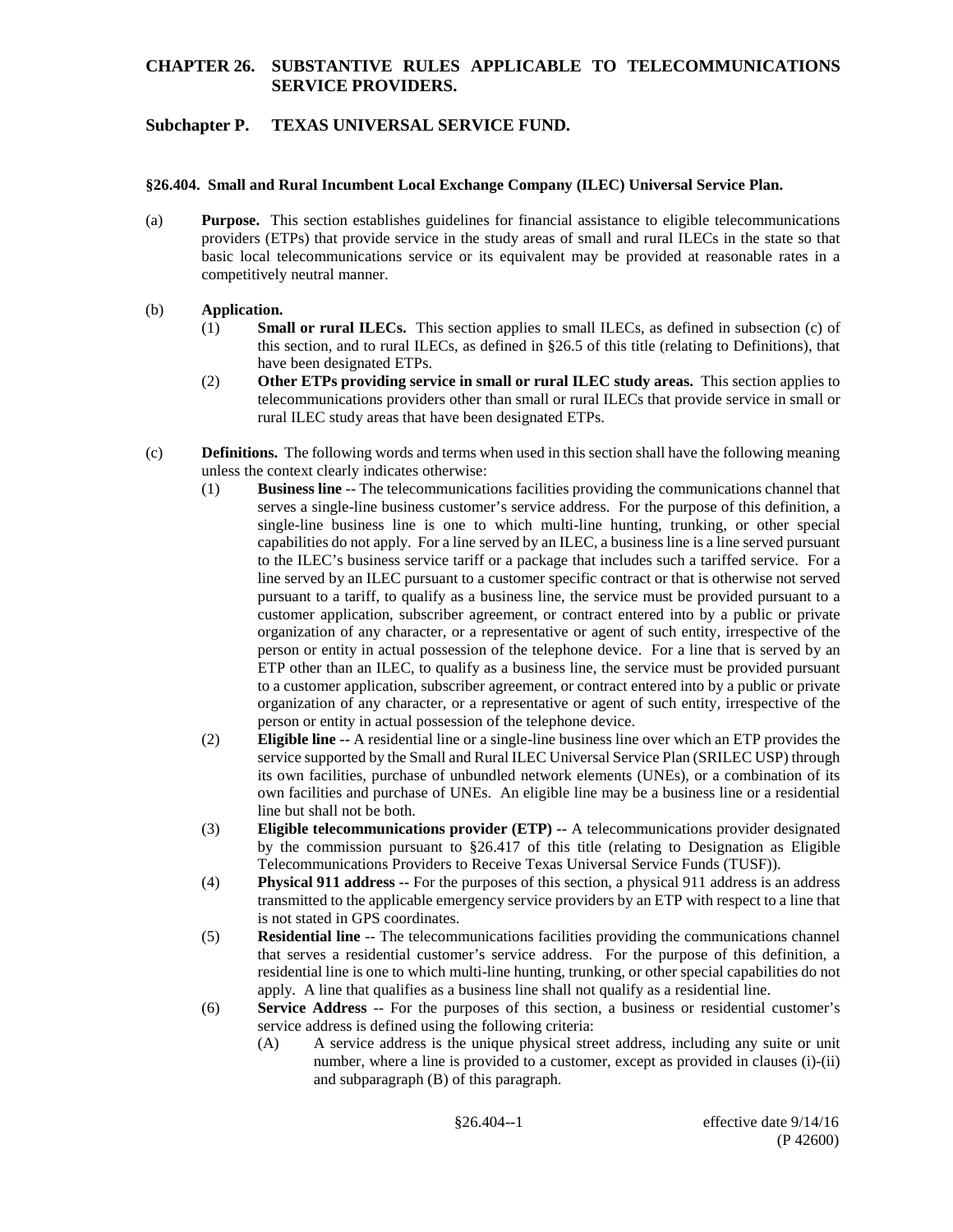# **Subchapter P. TEXAS UNIVERSAL SERVICE FUND.**

- (i) If no unique physical street address is available, a physical 911 address shall be used.
- (ii) If no unique physical street address and no physical 911 address are available, the business or residential customer's service address shall be an area of land under common operation or use as defined by a deed, state permit, lease name, or licensed or registered field of operation, which shall be described by an ETP using GPS coordinates. Multiple buildings within a single area of land under common operation or use shall not qualify as separate service addresses, even if the GPS coordinates for each building are different.
- (B) For eligible lines served using commercial mobile radio service, a service address for such a line may be the customer's billing address for the purposes of this definition.
- (7) **Small incumbent local exchange company** -- An incumbent local exchange (ILEC) that qualifies as a "small local exchange company" as defined in the Public Utility Regulatory Act (PURA), §53.304(a)(1).
- (d) **Service to be supported by the Small and Rural ILEC Universal Service Plan.** The Small and Rural ILEC Universal Service Plan shall support the provision by ETPs of basic local telecommunications service as defined in §26.403(d) of this title (relating to Texas High Cost Universal Service Plan (THCUSP)) and is limited to those services carried on all residential lines and the first five single-line business lines at a business customer's service address for which a flat rate plan is an available option.
- (e) **Criteria for determining amount of support under Small and Rural ILEC Universal Service Plan.**  The commission shall determine the amount of per-line support to be made available to ETPs in each eligible study area. The amount of support available to each ETP shall be calculated using the small and rural ILEC ETP base support amount and applying the annual reductions as described in this subsection.
	- (1) **Determining base support amount available to ETPs.** The initial per-line monthly base support amount for a small or rural ILEC ETP shall be the per-line monthly support amount for each small or rural ILEC ETP study area as specified in Docket Number 18516, annualized by using the small or rural ILEC ETP access line count as of January 1, 2012. The initial perline monthly base support amount shall be reduced as described in paragraph (3) of this subsection.
	- (2) **Determination of the reasonable rate**.
		- (A) The reasonable rate for basic local telecommunications service shall be determined by the commission in a contested case proceeding. An increase to an existing rate shall not in any one year exceed an amount to be determined by the commission in the contested case proceeding**.**
		- (B) The length of the transition period applicable to the reduction in support calculated under paragraph (3) of this subsection shall be determined in the contested case proceeding.
	- (3) **Annual reductions to the Small and Rural ILEC Universal Service Plan per-line support**. As part of the contested case proceeding referenced in paragraph (2) of this subsection, for each small or rural ILEC ETP, the commission shall calculate the amount of additional revenue, using the basic telecommunications service rate (the tariffed local service rate plus any additional charges for tone dialing services, mandatory expanded local calling service and mandatory extended area service) and the access line count as of September 1, 2013, would result if the small and rural ILEC ETP were to charge the reasonable rate for basic local telecommunications service to all residential customers. Without regard to whether a small or rural ILEC ETP increases its rates for basic local telecommunications service to the reasonable rate, the small or rural ILEC ETP's annual base support amount for each study area shall be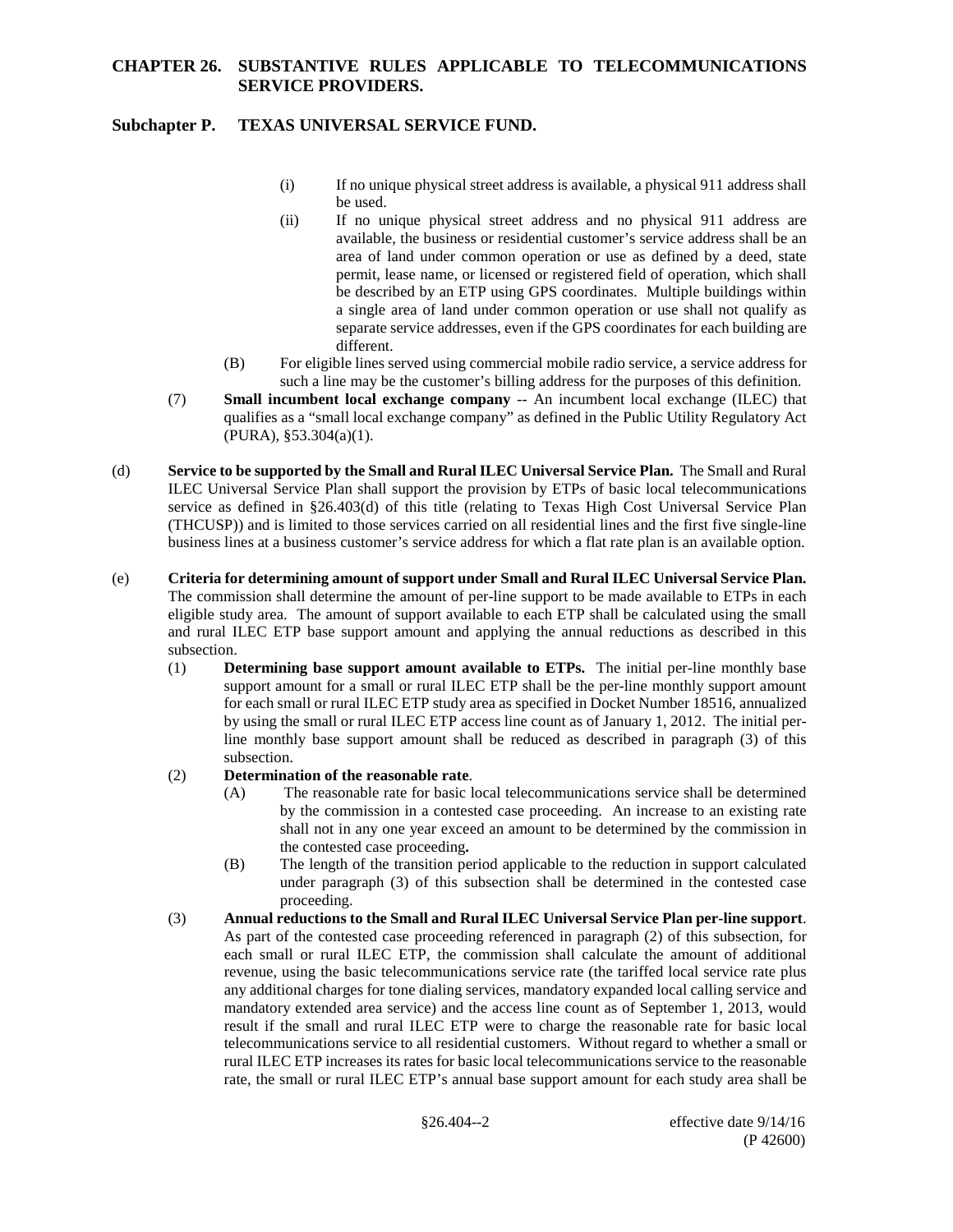# **Subchapter P. TEXAS UNIVERSAL SERVICE FUND.**

reduced on January 1 of each year for four consecutive years, with the first reduction occurring on January 1, 2014. The small or rural ILEC ETP's annual base support amount shall be reduced by 25% of the additional revenue calculated pursuant to this paragraph in each year of the transition period, unless specified otherwise pursuant to paragraph  $(2)(B)$  of this subsection. This reduction shall be accomplished by reducing support for each study area proportionally. An ILEC ETP may, in its sole discretion, accelerate its SRILEC USP reduction in any year by as much as 10% and offset such reductions with a corresponding local rate increase in order to produce rounded rates.

#### (f) **Small and Rural ILEC Universal Service Plan support payments to ETPs.** The TUSF administrator shall disburse monthly support payments to ETPs qualified to receive support pursuant to this section.

- (1) **Payments to small or rural ILEC ETPs.** The payment to each small or rural ILEC ETP shall be computed by multiplying the per-line amount established in subsection (e) of this section by the number of eligible lines served by the small or rural ILEC ETP for the month.
- (2) **Payments to ETPs other than small or rural ILECs.** The payment to each ETP other than a small or rural ILEC shall be computed by multiplying the per-line amount established in subsection (e) of this section for a given small or rural ILEC study area by the number of eligible lines served by the ETP in such study area for the month.
- (g) **Support Reduction**. Subject to the provisions of §26.405(f)(3) of this title (relating to Financial Need for Continued Support), the commission shall adjust the support to be made available from the SRILEC USP according to the following criteria.
	- (1) For each ILEC ETP that is electing under PURA, Chapter 58 or 59 or a cooperative that served greater than 31,000 access lines in this state on September 1, 2013, or a company or cooperative that is a successor to such an ILEC, the monthly per-line support that the ILEC ETP is eligible to receive for each exchange on December 31, 2017 from the SRILEC USP is reduced:
		- (A) on January 1, 2018, to 75 percent of the level of support the ILEC ETP is eligible to receive on December 31, 2017;
		- (B) on January 1, 2019, to 50 percent of the level of support the ILEC ETP is eligible to receive on December 31, 2017; and
		- (C) on January 1, 2020, to 25 percent of the level of support the ILEC ETP is eligible to receive on December 31, 2017.
	- (2) An ILEC ETP subject to thissubsection may file a petition to show financial need for continued support, pursuant to §26.405(f)(1) of this title, on or before January 1, 2020.
- (h) **Reporting requirements.** An ETP eligible to receive support under this section shall report information as required by the commission and the TUSF administrator.
	- (1) **Monthly reporting requirement.** An ETP shall report the following to the TUSF administrator on a monthly basis:
		- (A) the total number of eligible lines for which the ETP seeks SRILEC USP support; and
		- (B) a calculation of the base support computed in accordance with the requirements of subsection (e) of this section.
	- (2) **Quarterly filing requirements.** An ETP shall file quarterly reports with the commission showing actual SRILEC USP receipts by study area.
		- (A) Reports shall be filed electronically in the project number assigned by the commission's central records office no later than 3:00 p.m. on the 30th calendar day after the end of the calendar quarter reporting period.
		- (B) Each ETP's reports shall be filed on an individual company basis; reports that aggregate the disbursements received by two or more ETPs will not be accepted as complying with the requirements of this paragraph.